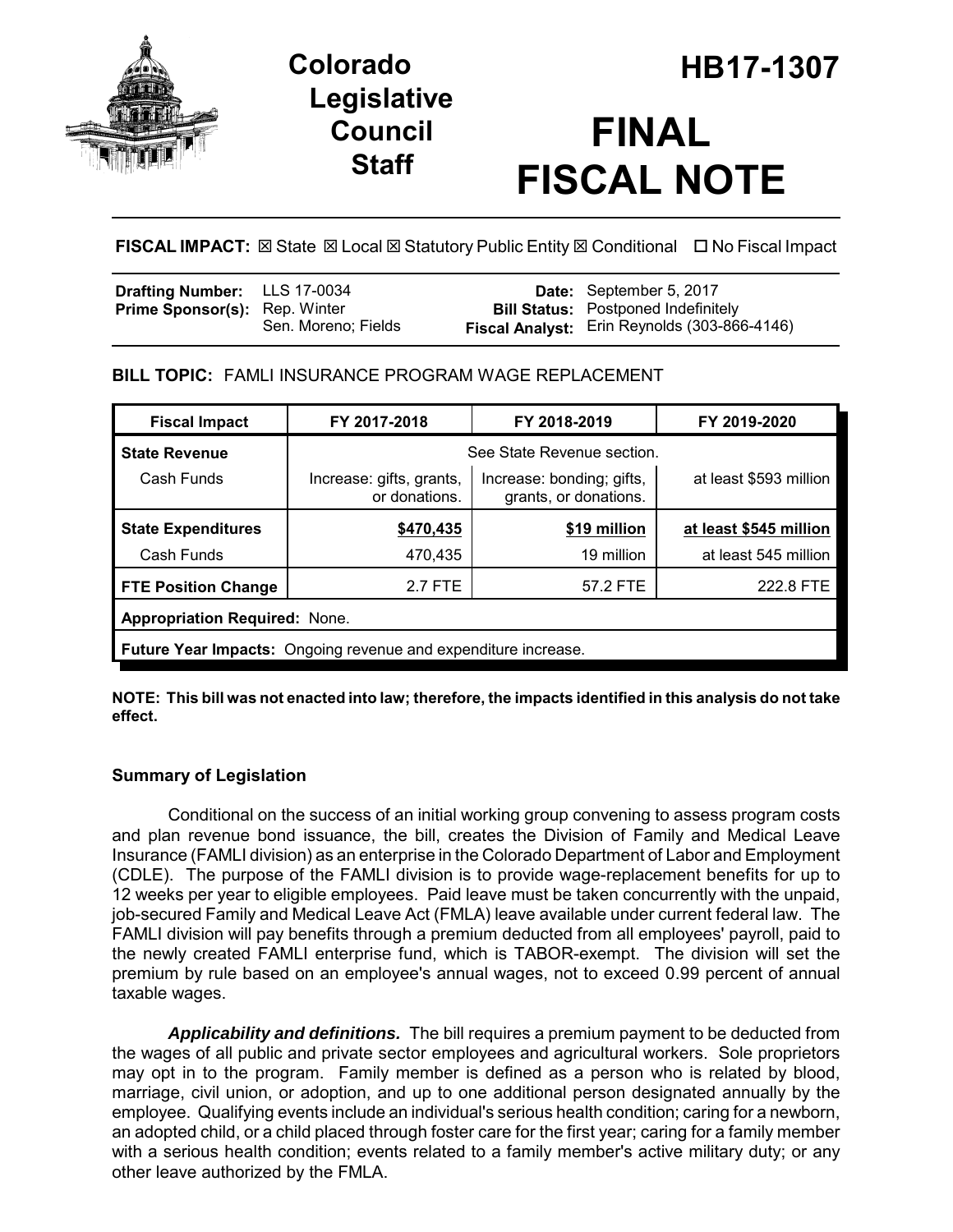Page 2

*Eligibility.* An employee is eligible to participate in the program after working 680 hours (504 in the case of an airline flight crew member) during the employee's qualifying year, and at least 90 days for his or her current employer.

*Elective coverage.* Self-employed individuals may elect coverage for an initial period of not less than three years or a subsequent period of not less than one year. The individual opts in by filing a notice of election in writing with the director, which becomes effective on the day the notice is filed. Notice must be provided to the division in advance of withdrawal from the program.

*Premiums and benefits.* The division director must determine the premium amount, not to exceed 0.99 percent of total annual taxable wages, and may adjust the premium amount annually to ensure actuarial fund soundness and to avoid an excessive fund balance. If necessary, the division director may later establish a solvency surcharge by rule.

Table 1 shows the benefit amount in relation to the individual's annual salary amount as a percentage of the annual mean wage, as determined by the Bureau of Labor Statistics, for all occupations in Colorado. Benefits are capped at \$1,000 per week. The \$1,000 cap will be adjusted each year in relation to the personal income growth rate.

| Table 1. Benefit Structure Under HB17-1307                       |                                                                 |  |  |  |
|------------------------------------------------------------------|-----------------------------------------------------------------|--|--|--|
| <b>Individual's Income Compared</b><br>to State Annual Mean Wage | <b>Percentage of Weekly Wage</b><br><b>Eligible for Benefit</b> |  |  |  |
| not more than 20%                                                | 95%                                                             |  |  |  |
| 20% to 30%                                                       | 90%                                                             |  |  |  |
| 30% to 50%                                                       | 85%                                                             |  |  |  |
| 50% or more                                                      | ሐና%                                                             |  |  |  |

The division must make the first benefit payment to a claimant within two weeks after the claim is filed, and bi-weekly thereafter, for up to 12 weeks. The division must adjust the maximum weekly benefit according to a formula outlined in the bill annually beginning January 1, 2020.

*Proof of eligibility.* The division director will set rules related to claim forms and the manner in which claims are filed; however, the bill makes several requirements related to claims, including that an employee prove eligibility, meet certain hourly thresholds of employment per year, disclose relevant medical records, and attest that his or her employer was notified in writing. The division may also require additional attestations from employees.

*Employer requirements.* Employers must collect premiums through a payroll deduction and remit the funds to the division. Employers can choose to establish a designated person selection process and allow employees to annually update their designated person; if no process is set up by the employer, the employee designates upon making a claim. Employers may not require employees to take any other form of leave during an employee's FAMLI leave. If an employer has a disability or family leave policy already in place, this leave can be taken concurrent to FAMLI leave. Finally, employers must post notices related to and notify new hires of the FAMLI benefit program.

*Employer assistance.* The CDLE must determine the nominal and reasonable assistance to provide to employers to offset initial costs of creating the payroll deduction from the FAMLI Fund.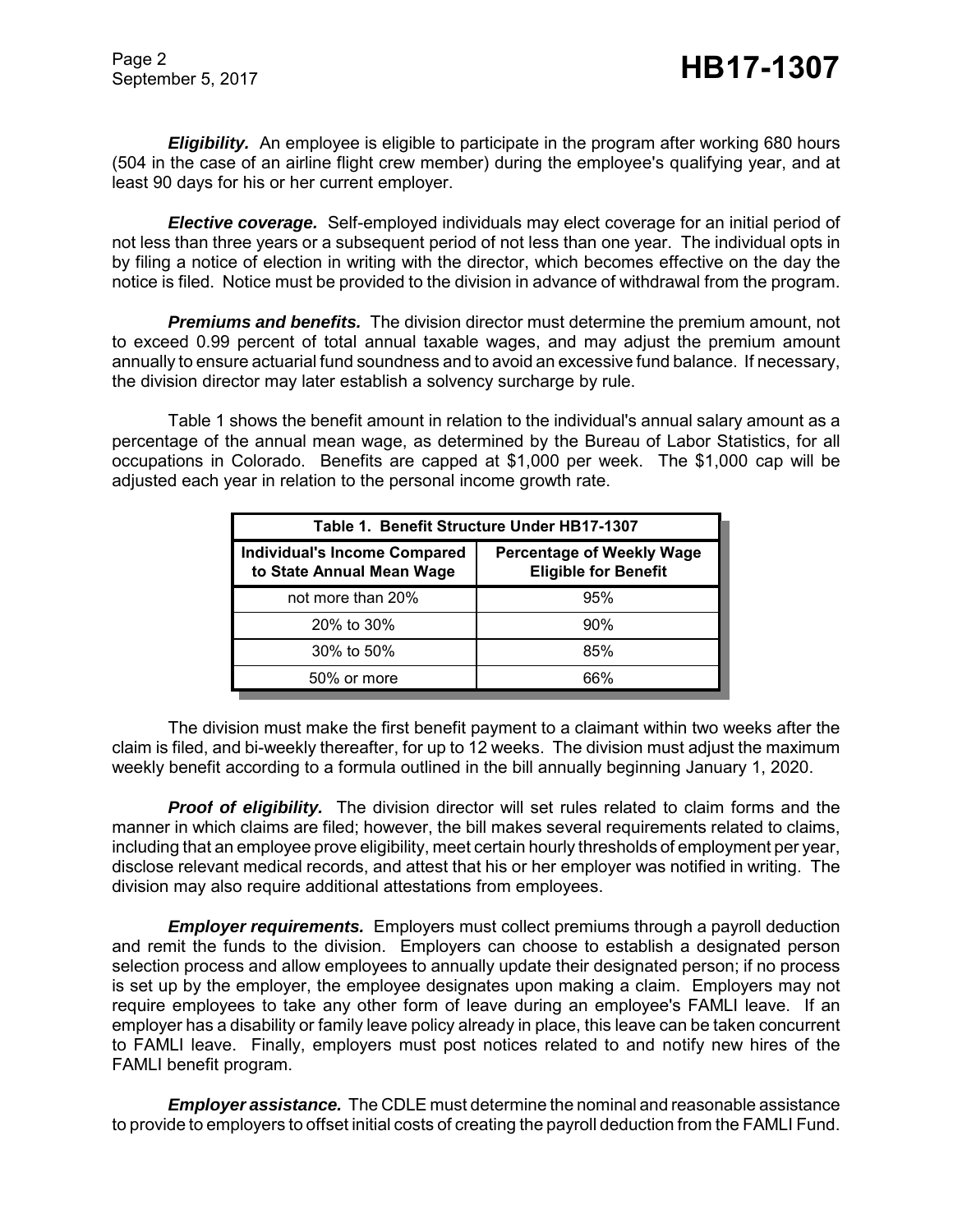Page 3

*FAMLI Fund.* The FAMLI Fund is an enterprise fund within the State Treasury. The fund may be used only to repay revenue bonds issued to cover start-up costs; collect employee FAMLI premiums; pay FAMLI benefits to employees; and cover program administration and outreach costs. The fund may receive any gifts, grants, or donations accepted by the division. The fund is continuously appropriated to the FAMLI division.

*Claim denial and appeals process.* The division may deny a FAMLI leave claim, and the employee may appeal the division's decision using the same process in law for unemployment insurance appeals. An employee has 20 calendar days to submit his or her appeal in writing. Upon receipt, the division must schedule a hearing.

*Employer penalties.* While an employee is on leave, an employer must maintain the employee's benefits and may not discriminate against the employee in response to the employee's actual or requested leave. The division director will create a fine structure for employers who violate these requirements.

*Employee fraud.* An employee who commits FAMLI leave fraud commits an unclassified misdemeanor punished by an unwaivable fine of \$1,000. The director may also develop a procedure for recovering erroneous benefit payments, and may exercise discretion to partially or wholly waive repayment amounts under certain circumstances.

*Other division responsibilities.* The director must follow federal tax withholding policies and may establish any other rules as necessary to establish the program. The division must report to the General Assembly by September 1, 2020, and each year thereafter, on program participation, including demographics, as well as premium rates, fund balances, and outreach efforts.

*Income tax deduction.* The bill creates an individual income tax deduction for FAMLI benefits.

**Timeline.** The bill requires the following implementation schedule:

- program implementation begins July 1, 2018;
- outreach program implemented by January 1, 2019;
- employee premium collection begins July 1, 2019; and
- benefits available as of January 1, 2020.

#### **Background and Data**

*Federal Family and Medical Leave Act.* The federal FMLA entitles eligible employees of covered employers to take up to 12 weeks of unpaid, job-protected leave for specified family and medical reasons, with continuation of group health insurance coverage under the same terms and conditions as if the employee had not taken leave. Employees may use sick time, vacation time, or other accrued leave time along with FMLA leave in order to continue being paid. The employer must have at least 50 employees within 75 miles of an employee's worksite for the employer to be subject to FMLA requirements.

*Paid family leave in other states.* Three states — California, New Jersey, and Rhode Island — currently have paid family leave programs; California's began in 2002, New Jersey's in 2008, and Rhode Island's in 2013. The family leave programs operate in conjunction with each state's temporary disability insurance program. The programs are funded through employee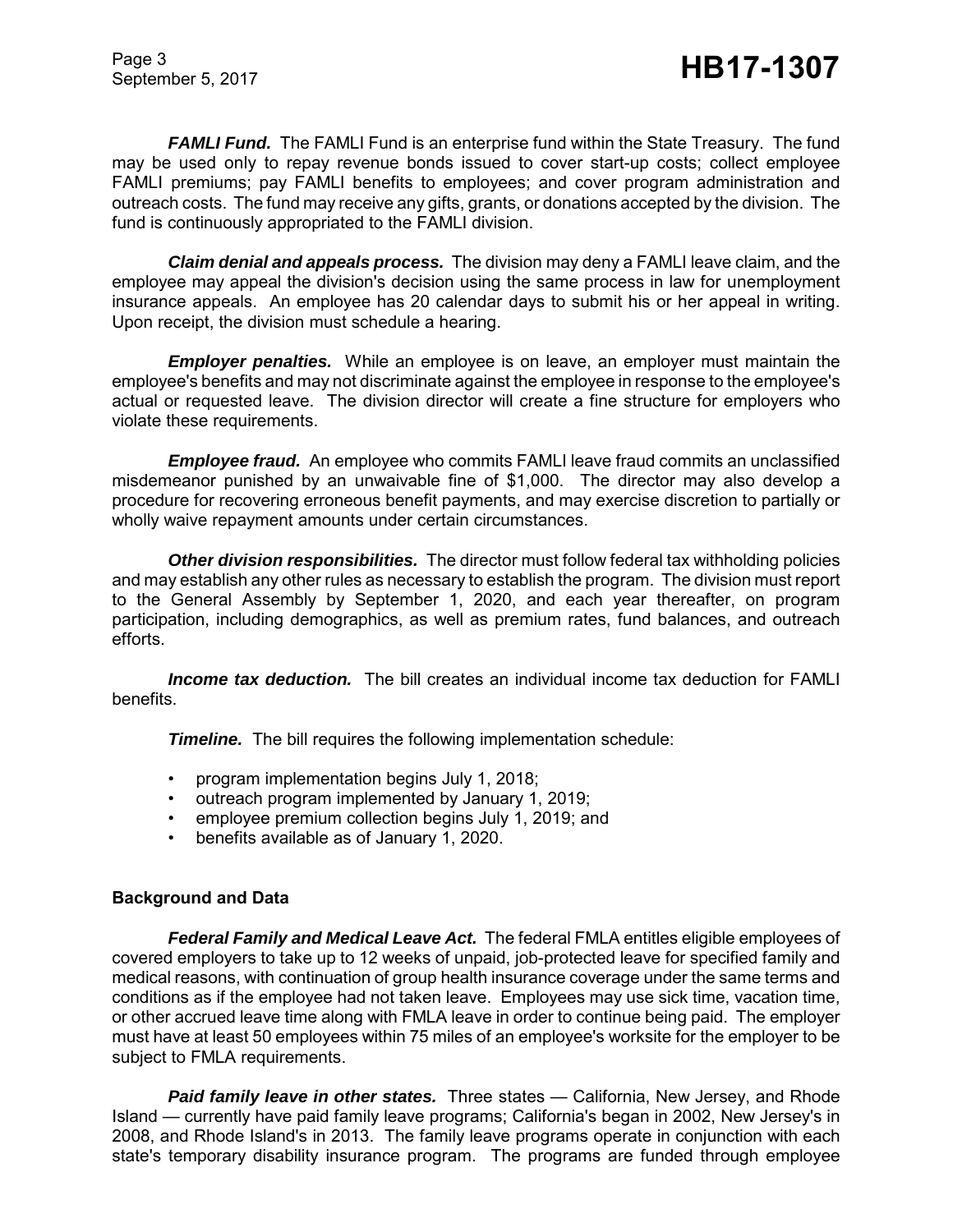Page 4

contributions. Washington passed a paid family leave program in 2007 that has not yet been funded. New York and Washington D.C. have also recently passed paid family leave programs, effective 2018 and 2020, respectively. The utilization rate in these states has varied between 1.5 and 5 percent.

*Colorado employment data.* Table 2 shows the number of Colorado employees by employer type. As a point of reference, under current federal law, the only employee group currently covered under FMLA are those who work for a private employer that employs 50 or more individuals. The bill covers all but federal employees, and coverage is mandatory for all but sole proprietors, who may opt in to the benefit program.

| Table 2. Colorado Employees by Category        |                            |  |  |  |
|------------------------------------------------|----------------------------|--|--|--|
| <b>Type of Employer</b>                        | <b>Number of Employees</b> |  |  |  |
| Private Employer Employing $\geq$ 50 Employees | 1,084,744                  |  |  |  |
| Private Employer Employing < 50 Employees      | 1,081,773                  |  |  |  |
| <b>Agricultural Sector</b>                     | 18,127                     |  |  |  |
| Sole Proprietor                                | 138,700                    |  |  |  |
| <b>State Government</b>                        | 97,784                     |  |  |  |
| <b>Local Government</b>                        | 257,330                    |  |  |  |
| <b>Federal Government</b>                      | 54,860                     |  |  |  |
| <b>Total Employees in Colorado</b>             | 2,733,318                  |  |  |  |
| Total Employees Estimated in Fiscal Note*      | 2,539,758                  |  |  |  |

*Source: Quarterly Census of Employment Wages (2016, 3rd Quarter), CDLE.*

*\* This fiscal note has not included sole proprietors (who may opt in under the bill) or*

 *federal employees in the number of total employees participating in the program.*

*Comparable crime.*Legislative Council Staff is required to include certain information in the fiscal note for any bill that creates a new crime, changes the classification of an existing crime, or changes an element of the existing crime that creates a new factual basis for the offense. The bill creates an unclassified misdemeanor for employee FAMLI fraud. A similar offense exists for Unemployment Insurance fraud. In the past three years, there have been 16,632 fraud cases received by CDLE, for an average of 3 percent of all UI claims. No demographic information is available. The CDLE handles these cases through a District Attorney's office, and cases are heard in District Court. Based on this proxy, the fiscal note assumes 1 percent of FAMLI claims will be fraudulent, or 875 claims per year. See State Revenue– Fine revenue section for more information.

#### **State Revenue**

Conditional on the procurement of gifts, grants, and donations, and the successful convening of a working group, the bill will impact state revenue as follows:

- FAMLI Fund increase from gifts, grants, or donations in FY 2017-18;
- FAMLI Fund increase from bond proceeds in FY 2018-19;
- General Fund reduction from individual income taxes beginning in FY 2018-19; and
- FAMLI Fund increase from premiums and fines beginning in FY 2019-20.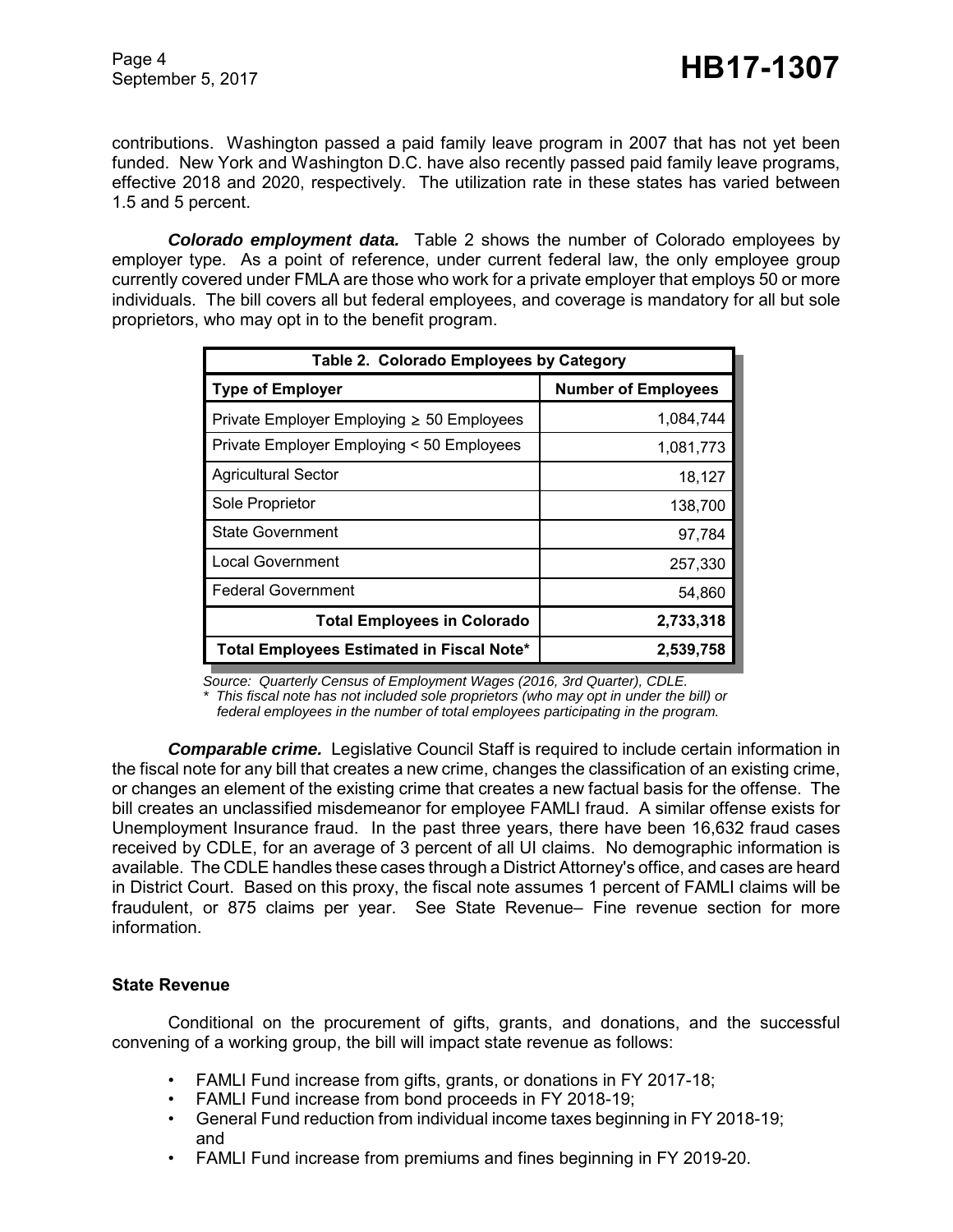*Bonding and gifts, grants, and donations.* In advance of premium revenue collection, a combination of bonding and gifts, grants, and donations is required to cover start-up costs for the enterprise, which cannot be funded by the state. The amount of revenue to the FAMLI division will depend on many factors that have not been estimated for this fiscal note, but at a minimum will cover the costs outlined in Table 4 for FY 2017-18 and FY 2018-19. No source of gifts, grants, or donations has been identified at this time.

*IRS treatment of FAMLI premium payments.* Because the IRS has already determined that the family leave benefit is taxable in other states that have implemented the program, the fiscal note assumes that the bill will have no impact on General Fund revenue from individual income taxes.

*Income tax deduction for FAMLI benefit payments.* The income tax deduction in the bill for individuals who utilize FAMLI benefits is not expected to affect state revenue, because the benefit is not part of taxable income under current law.

*FAMLI* Fund. The division will begin collecting premiums on July 1, 2019, for deposit into the FAMLI Fund which will increase cash fund revenue by *at least \$592 million* per year beginning in FY 2019-20. The premium rate is to be set administratively by the FAMLI division, which will rely on the findings of an actuarial analysis before setting the rate. Under the bill, the maximum premium is 0.99 percent. A minimal amount of fine revenue related to employer penalties is also expected beginning in FY 2019-20. The fiscal note shows a range of premium revenue between 0.33 percent and 0.99 percent in Table 3.

*Data and assumptions.* This fiscal note applies the wage growth rate from the March 2017 Legislative Council Staff Economic and Revenue Forecast to the 2016 Colorado wage and salary income from the Bureau of Economic Analysis. It assumes that in the first fiscal year of premium collections (FY 2019-20), 2018 wage information will be used to estimate the premium.

| Table 3. FAMLI Premium Revenue Range Under HB17-1307 in FY 2019-20 |          |                                                |                              |                                     |  |  |
|--------------------------------------------------------------------|----------|------------------------------------------------|------------------------------|-------------------------------------|--|--|
| <b>Premium Rate Range</b>                                          |          |                                                | Low Range of                 | <b>Maximum</b>                      |  |  |
| Low                                                                | Max      | <b>Total Estimated</b><br><b>Taxable Wages</b> | Premium<br><b>Collection</b> | <b>Premium</b><br><b>Collection</b> |  |  |
| 0.33%                                                              | $0.99\%$ | \$179 billion                                  | \$592 million                | \$1.8 billion                       |  |  |

**Fine revenue.** Beginning in FY 2019-20, assuming that 1 percent of individuals commit and are fined for FAMLI fraud per year, fine revenue to the FAMLI fund will increase by *at least \$875,000 per year* from the \$1,000 fine, in addition to restitution payments, which have not been estimated for this fiscal note.

#### **State Expenditures**

Conditional on initial funding and working group success, the bill will increase state expenditures by:

- *\$470,435 and 2.7 FTE in FY 2017-18*, paid for by gifts, grants, or donations;
- *\$19 million and 57.2 FTE in FY 2018-19*, paid for by bond proceeds; and
- and at least *\$545 million and 222.8 FTE in FY 2019-20*, paid for by FAMLI premiums.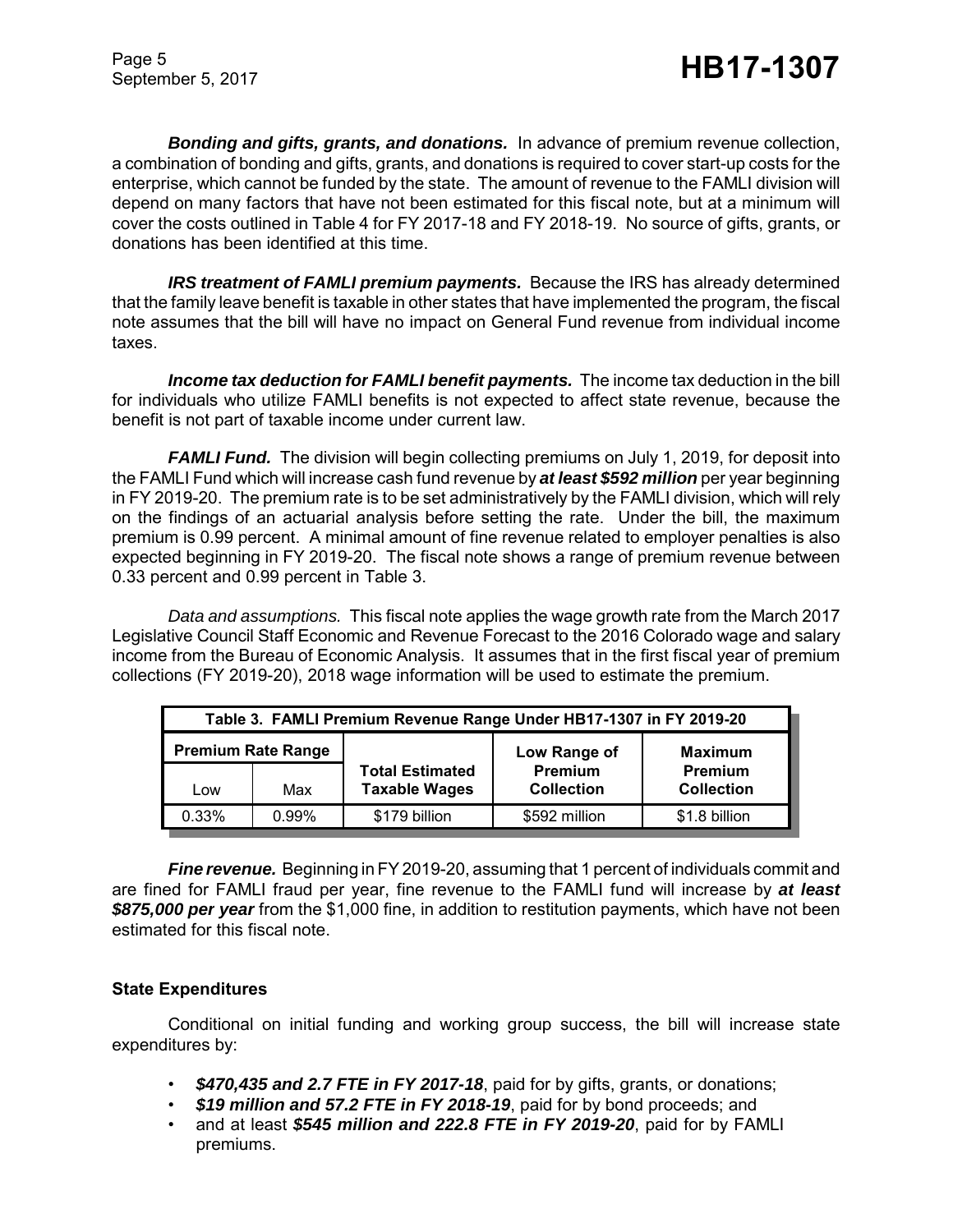All expenditures are to be paid from the FAMLI Fund. These amounts are shown in Tables 4 and 5 and discussed below.

*Assumptions.* The costs in this fiscal note are based on the following assumptions:

- a 3.5 percent utilization rate and 2.5 million eligible employees, which results in an estimated 87,500 individuals who will utilize the program annually;
- the state's Unemployment Insurance (UI) program processed an average of 179,000 claims in the past two fiscal years; as a result, the fiscal note assumes that the FAMLI program will require approximately half of the resources dedicated to UI (the UI program currently employs 458 FTE); and
- because of essential differences between UI benefits and the FAMLI benefit created under the bill, the fiscal note assumes approximately one-quarter of the hearings staff currently dedicated to the UI program will be required for the FAMLI program.

*Division of Family and Medical Leave Insurance — CDLE.* The newly created FAMLI division will ramp up in the first two implementation years and bring on approximately half of the number of staff currently allocated to the UI program in FY 2019-20. An exception to the one-half staff rule is the hearings division, which is assumed to need one-quarter of the UI program staff, as explained in the Assumptions section above. Staff includes:

- a program director, deputy director, and director's assistant beginning in FY 2017-18;
- claim clerks, appeal clerks, research analysts, auditors, and file clerks, as well as additional executive director staff beginning in FY 2018-19; and
- hearings officers and assistants beginning in FY 2019-20.

Additionally, beginning in FY 2018-19, the FAMLI division will have costs for actuarial analysis, third-party program outreach, mailings, legal services, a phone system, an electronic content management system, and a banking interface. The division will also rely on the Office of Information Technology (OIT) to implement a technology platform, and require approximately 285 hours of legal services per year provided by the Department of Law. Beginning in FY 2019-20, the Department of Revenue (DOR) will require computer programming and taxpayer service division staff to manage the new income tax deduction created by the bill. These costs are outlined in Table 4 below, and OIT costs are discussed further below.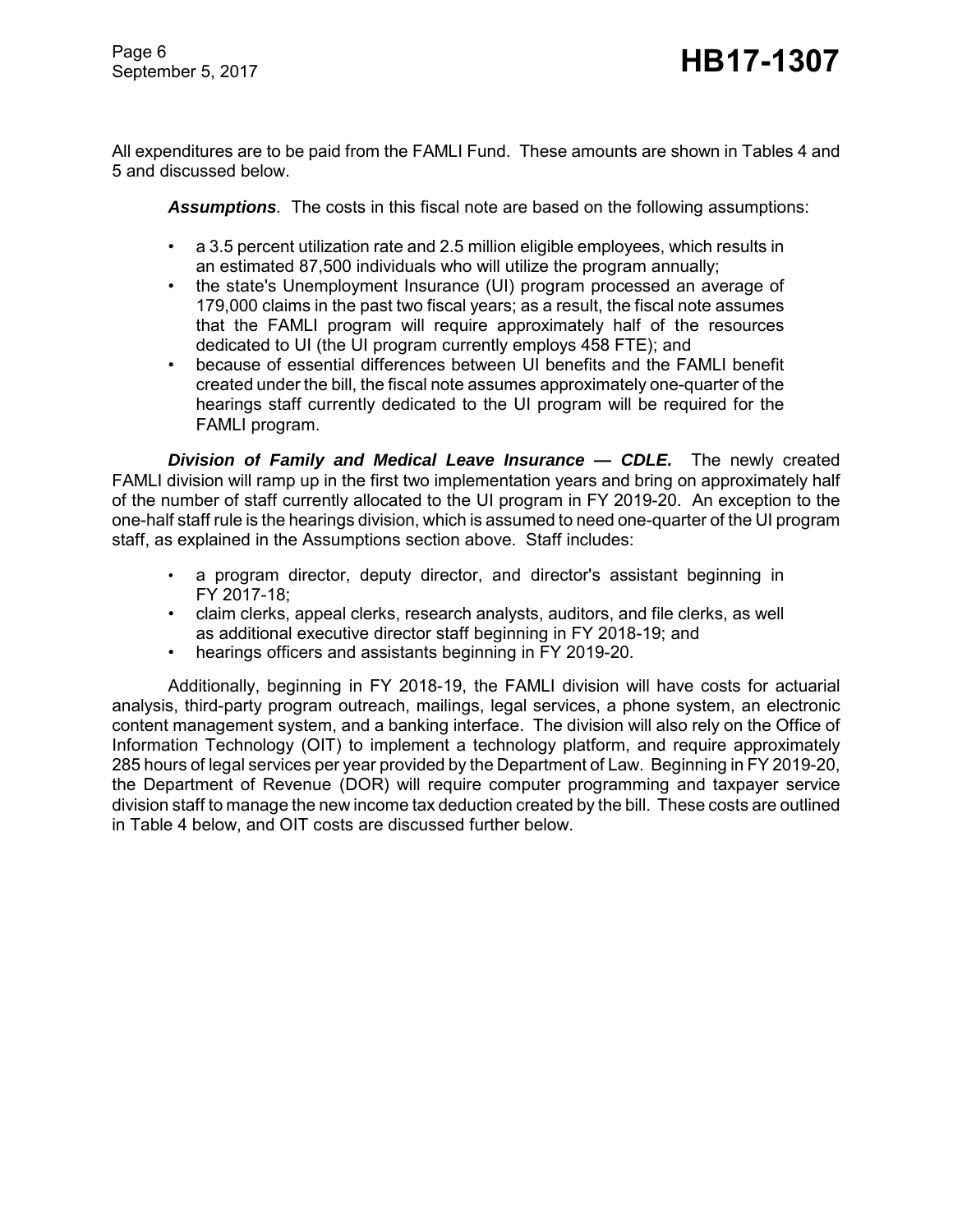| Table 4. Conditional Administrative Expenditures Under HB17-1307 |                |              |               |  |  |
|------------------------------------------------------------------|----------------|--------------|---------------|--|--|
| <b>CDLE Cost Components</b>                                      | FY 2017-18     | FY 2018-19   | FY 2019-20    |  |  |
| <b>Personal Services</b>                                         | \$206,642      | \$2,680,827  | \$10,837,614  |  |  |
| <b>FTE</b>                                                       | <b>2.7 FTE</b> | 47.0 FTE     | 209.0 FTE     |  |  |
| Operating Expenses and Capital Outlay Costs                      | 16,674         | 251,582      | 960,436       |  |  |
| <b>Actuarial Analysis</b>                                        |                | 50,000       | 20,000        |  |  |
| Outreach                                                         |                | 500,000      |               |  |  |
| Mailings                                                         |                | 155,000      |               |  |  |
| <b>Legal Services</b>                                            |                | 27,089       | 27,089        |  |  |
| <b>FTE</b>                                                       |                | $0.2$ FTE    | $0.2$ FTE     |  |  |
| Call Center                                                      |                | 350,000      | 87,500        |  |  |
| Scanning                                                         |                | 56,000       |               |  |  |
| Accounting Interface                                             |                | 487,685      |               |  |  |
| Indirect Costs*                                                  | 54,879         | 844,219      | 3,655,149     |  |  |
| <b>CDLE Subtotal</b>                                             | \$278,195      | \$5,402,402  | \$15,587,788  |  |  |
| <b>OIT Cost Components</b>                                       | FY 2017-18     | FY 2018-19   | FY 2019-20    |  |  |
| <b>Personal Services</b>                                         |                | 828,602      | 828,602       |  |  |
| <b>FTE</b>                                                       |                | 10.0 FTE     | 10.0 FTE      |  |  |
| <b>Operating Expenses and Capital Outlay Costs</b>               |                | 37,718       | 9,500         |  |  |
| Cell Phones                                                      |                | 400          | 400           |  |  |
| Training                                                         |                | 5,000        | 5,000         |  |  |
| Hardware and Software                                            |                | 12,500,000   | 12,500,000    |  |  |
| <b>Temporary Contractors</b>                                     | 192,240        |              |               |  |  |
| Indirect Costs*                                                  |                | 159,389      | 159,389       |  |  |
| <b>OIT Subtotal</b>                                              | \$192,240      | \$13,531,109 | \$13,502,891  |  |  |
| <b>DOR Cost Components</b>                                       | FY 2017-18     | FY 2018-19   | FY 2019-20    |  |  |
| <b>Personal Services</b>                                         |                |              | \$75,665      |  |  |
| <b>FTE</b>                                                       |                |              | 1.8 FTE       |  |  |
| Operating Expenses and Capital Outlay Costs                      |                |              | 11,116        |  |  |
| <b>Computer Programming</b>                                      |                |              | 2,900         |  |  |
| <b>Centrally Appropriated Costs</b>                              |                |              | 29,300        |  |  |
| <b>DOR Subtotal</b>                                              |                |              | \$118,981     |  |  |
| <b>FAMLI Benefit Payments**</b>                                  |                |              | \$516,000,000 |  |  |
| <b>TOTAL</b>                                                     | \$470,435      | \$18,933,511 | \$545,209,660 |  |  |
| <b>TOTAL FTE*</b>                                                | <b>2.7 FTE</b> | 57.2 FTE     | 222.8 FTE     |  |  |

 *\* Indirect costs will be paid from the FAMLI Fund.*

*\*\* More information about the FAMLI benefit payment calculation is shown in Table 5.*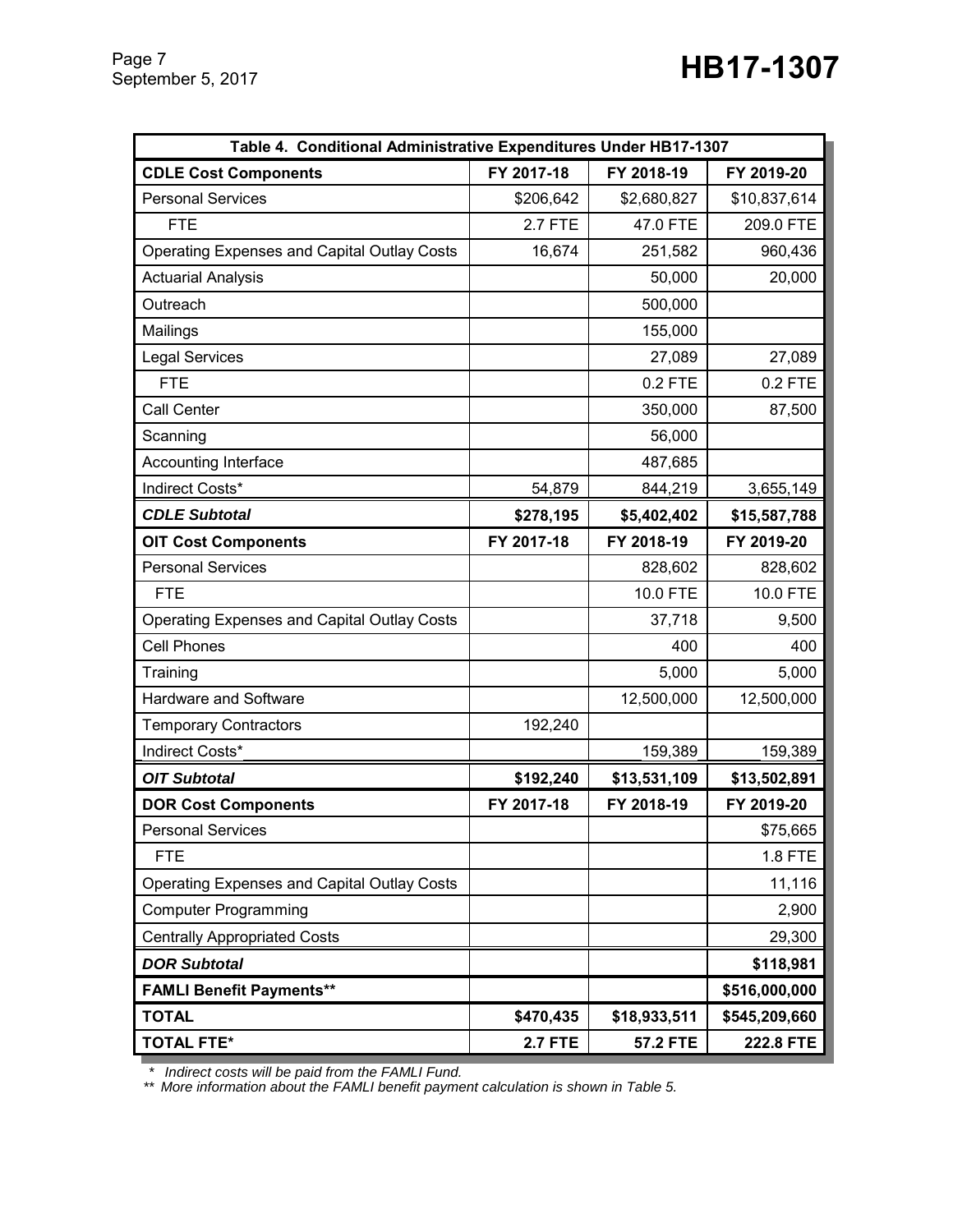*Office of Information Technology.* OIT will begin its requirements and approval work in FY 2017-18 with contract staff paid for with gifts, grants, or donations. The creation of the technology solution will take place from FY 2018-19 through FY 2019-20, to be paid for through bond proceeds. Costs shown are estimates based on the UI technology solution, but may change depending on many factors, including OIT's use of an open source code and actual system requirements, all of which will be determined during the initial start-up year. Ongoing maintenance costs, which are not shown in Table 4, are estimated at approximately \$5 million per year beginning in FY 2021-22.

*Department of Revenue.* Beginning in FY 2019-20, DOR's taxpayer services division will require 1.8 FTE to handle refund approvals, inventory management, protest correspondence, and increased call center volume. Computer programming is also required at the rate of \$200 per hour for 9 hours to update the GenTax system. Finally, imaging costs estimated at \$1,200 will be reappropriated to the Department of Personnel and Administration to update one tax form change. The fiscal note assumes that CDLE will provide DOR with electronic 1099 data. If this does not occur, DOR will request additional resources during the annual budget process.

*FAMLI benefits.*Beginning January 1, 2020, this bill will increase expenditures for FAMLI benefit payments. Table 5 shows the estimated benefits for FY 2020-21, the first full implementation year of the benefit program. The fiscal note uses \$56,720 as the annual mean wage (AMW) for 2020, which applies the employment growth rate from the March 2017 Legislative Council Staff Economic and Revenue Forecast to the 2016 Occupational Employment Statistics from the Bureau of Labor Statistics.

A minimum and maximum weekly benefit range is shown to indicate the dollar amounts relative to the income, percentage income compared to the annual mean wage, and FAMLI benefit under the bill. For the final column, which indicates an estimate of the annual FAMLI benefits the division will pay out in FY 2020-21, the fiscal note makes a basic estimate that each income group represents one-quarter (21,875) of the estimated 87,500 individuals that will utilize this benefit per year (2.5 million employees, 3.5 percent utilization rate), and shows the expenditure based on the 12-week maximum benefit.

| Table 5. Estimated FAMLI Benefits Paid to Individuals Under HB17-1307 |                                                  |                                              |                                |                                                |                                       |                                                                   |
|-----------------------------------------------------------------------|--------------------------------------------------|----------------------------------------------|--------------------------------|------------------------------------------------|---------------------------------------|-------------------------------------------------------------------|
| <b>Individual</b><br><b>Income</b><br>Compared<br>to AMW              | <b>Individual</b><br><b>Annual Wage</b><br>Range | <b>Individual</b><br>Weekly<br>Wage<br>Range | <b>FAMLI</b><br><b>Benefit</b> | Weekly<br>Income-based<br><b>Benefit Range</b> | 12-week<br><b>Maximum</b><br>Benefit* | <b>Estimated</b><br>Annual<br><b>FAMLI</b><br><b>Benefit Paid</b> |
| up to 20%                                                             | up to \$11,344                                   | up to \$218                                  | 95%                            | up to \$207                                    | \$2,487                               | \$54 million                                                      |
| 20% to 30%                                                            | 11,344 to                                        | 218 to 327                                   | 90%                            | 196 to 295                                     | 3,534                                 | 77 million                                                        |
| 30% to 50%                                                            | 17,016 to                                        | 327 to 545                                   | 85%                            | 278 to 464                                     | 5,563                                 | 122 million                                                       |
| 50% or more                                                           | 28,260 or more                                   | 545 or more                                  | 66%                            | 360 to 1,000                                   | 12,000                                | 263 million                                                       |
|                                                                       | <b>TOTAL</b>                                     |                                              |                                |                                                |                                       | \$516 million                                                     |

*\* Under the bill, the maximum weekly benefit amount will be adjusted annually according to personal income growth.*

*Indirect costs to CDLE and OIT.* Certain costs associated with this bill are typically addressed through the annual budget process and centrally appropriated in the Long Bill or supplemental appropriations bills, rather than in this bill. However, because the bill will be funded by the FAMLI Fund, which is an enterprise, CDLE and OIT costs are shown as indirect costs in Table 6. Leased space is included to show the impact of additional FTE at CDLE, and calculated at CDLE's rate of 250 square feet per FTE at \$21 per square foot.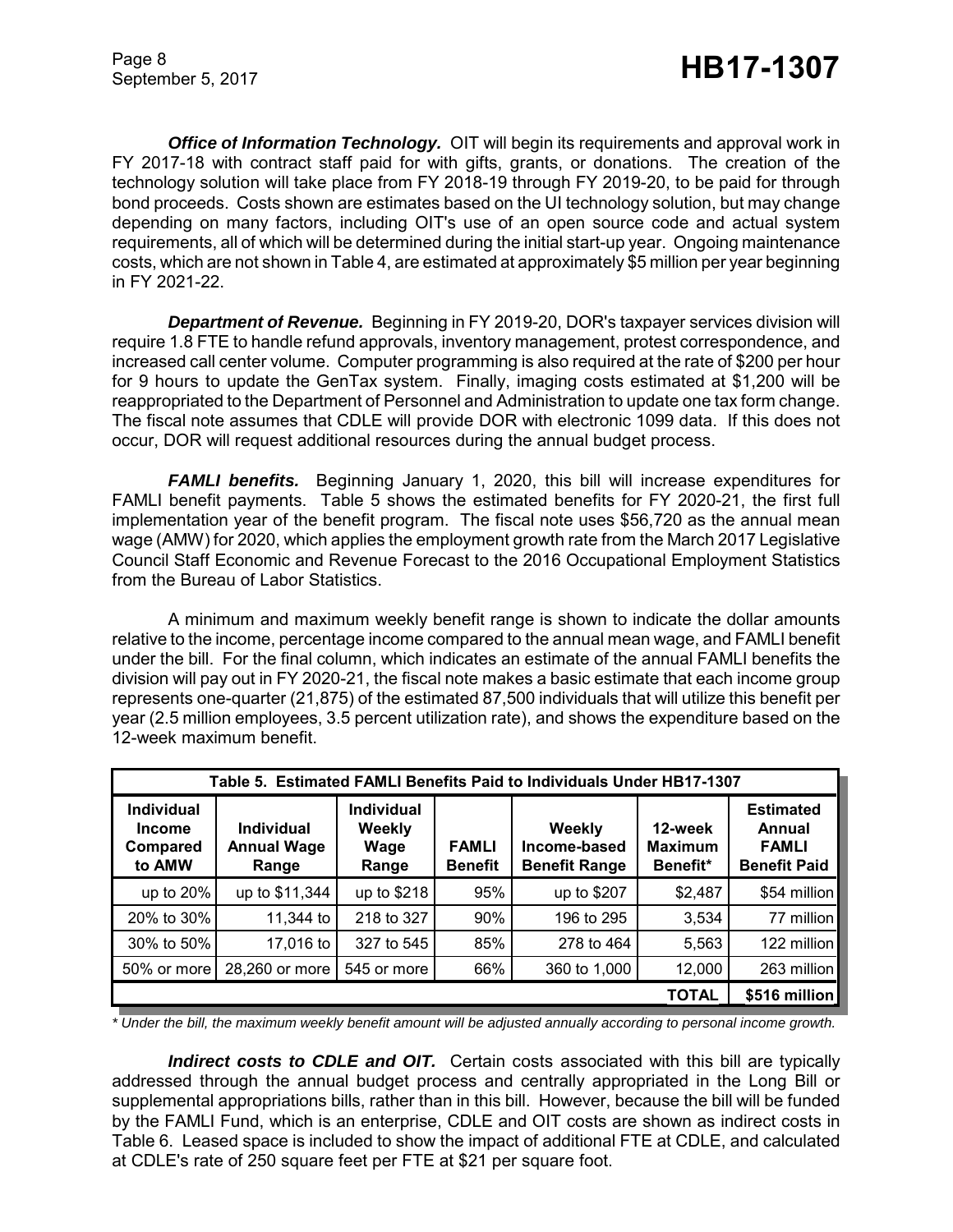| Table 6. Indirect Costs Under HB17-1307            |            |            |             |  |  |
|----------------------------------------------------|------------|------------|-------------|--|--|
| <b>Cost Components</b>                             | FY 2018-19 | FY 2019-20 |             |  |  |
| Employee Insurance (Health, Life, Dental, and STD) | \$51,287   | \$442,393  | \$1,671,928 |  |  |
| Supplemental Employee Retirement Payments          | 46,470     | 314.465    | 1,045,360   |  |  |
| Leased Space                                       | 15.750     | 246,750    | 1,097,250   |  |  |
| \$113,507<br>\$1,003,608<br><b>TOTAL</b>           |            |            |             |  |  |

*Centrally appropriated costs for DOR.* Pursuant to a Joint Budget Committee policy, DOR costs are addressed through the annual budget process and centrally appropriated in the Long Bill or supplemental appropriations bills, rather than in this bill. Leased space for DOR is included to show the incremental impact of the additional FTE, and calculated at DOR's rate of 200 square feet per FTE at a rate of \$27 per square foot. The centrally appropriated costs subject to this policy begin in FY 2019-20, and include \$13,340 for employee insurance, \$6,780 for supplemental PERA, and \$9,180 for leased space, as shown in Table 4.

*All state agencies.* Workload will increase in all state agencies to perform employee outreach and to track and administer time, leave, and short-term disability (STD) claims. Tracking of the FMLA, STD, Workers' Compensation, and PERA STD can be administratively complex.

*Increased utilization of leave.* Additionally, the bill allows employees who have worked for at least 680 hours during their qualifying year to receive benefits. This is a lower threshold than the state's current eligibility requirements that require permanent state employees to perform one year of service before utilizing family and medical leave, and temporary state employees to have worked for at least 1250 hours in the qualifying year. This may have a significant fiscal and operational impact to departments that hire temporary employees, especially in round-the-clock departments such as the Departments of Corrections and Human Services.

To the extent additional resources are required related to these two issues, these will be requested during the annual budget process beginning in FY 2019-20.

*Department of Personnel and Administration.* The Department of Personnel and Administration (DPA) will set up the new deduction. It will also perform outreach to the state personnel system and update rules, technical guidance, and existing documentation to include information about the FAMLI benefit program. These workload increases can be accomplished within existing appropriations.

*Short-term disability benefits.* The bill may result in a reduction in the amount of STD benefits paid to employees, which may result in a cost savings through a reduction of the STD premium. If this occurs, this adjustment will be addressed through the total compensation analysis included in the annual budget process.

*Judicial Department.* Beginning in FY 2019-20, district courts are expected to see an increase in employee FAMLI fraud cases, and trial courts may see a minimal increase in discrimination cases against employers for violating the employment protection provisions of the bill. To the extent that these workload increases require additional resources, these will be requested during the annual budget process.